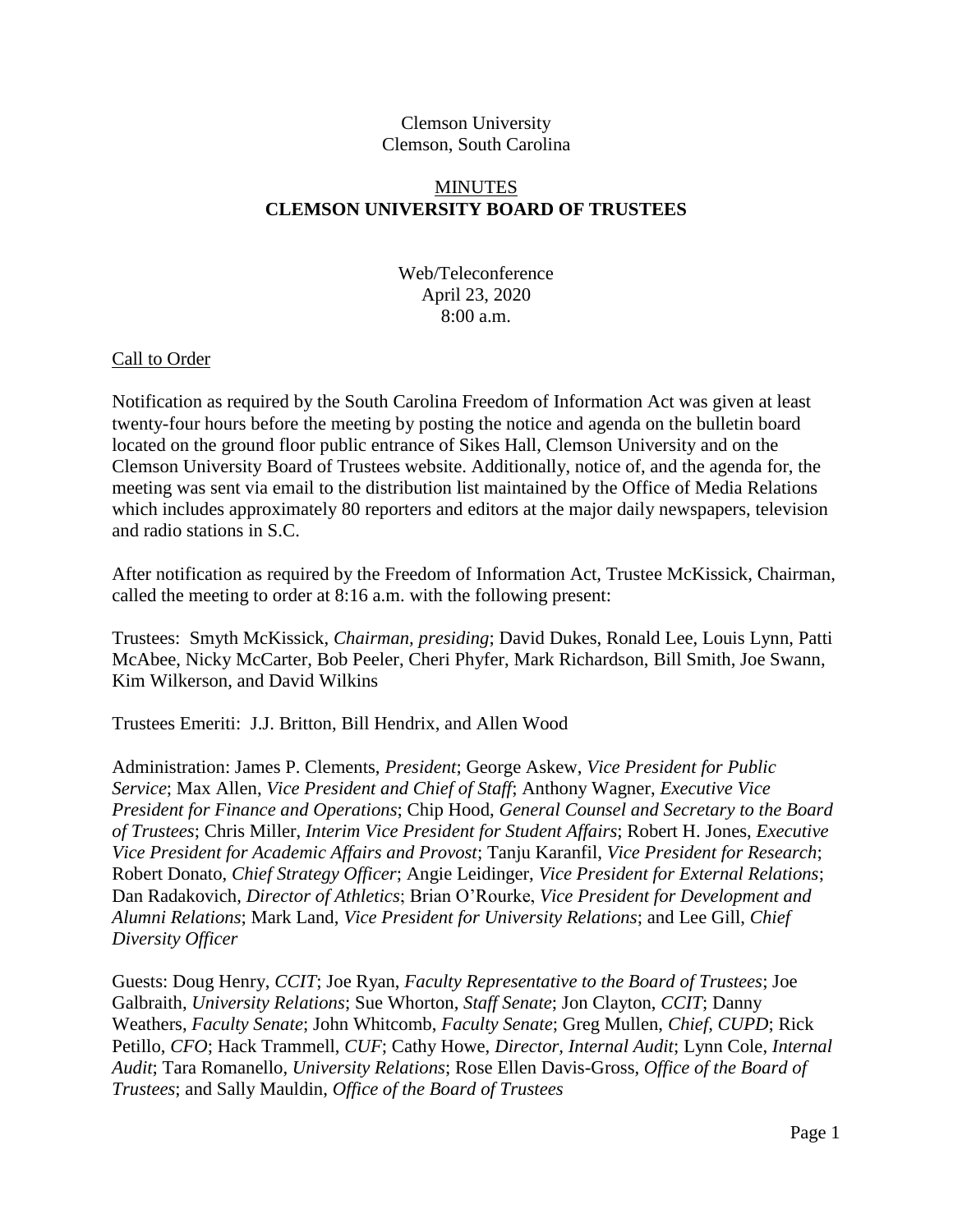Media: Zoe Nicholson, *Greenville News*; Riley Morningstar, *Seneca Journal*; Matt Moore, *WYFF*; Jadon Brown, *Fox Carolina*; Stuart Luckadoo, *Fox Carolina*

Sally Mauldin called roll of the Board of Trustees.

Chairman McKissick noted that a quorum of the Board of Trustees was present along with the Administration, faculty leadership, and staff leadership.

Joe Galbraith introduced members of the media.

### Approval of the Consent Agenda

- 1. Approval of Minutes
	- a. Winter Quarterly Full Board Minutes
	- b. Winter Quarterly Committee Minutes
	- c. Web/Teleconference Meetings
		- i. March 19, 2020
		- ii. March 31, 2020
		- iii. April 1, 2020
- 2. Educational Policy Committee
	- a. Approval of a New Institute: Clemson Artificial Intelligence (AI) Research Institute for Science and Engineering (Clemson AIRISE)
	- b. Approval of a New Program: M.S. and Ph.D. in Medical Biophysics
	- c. Approval of Program Modifications
		- i. B.S. in Physics, Biophysics Concentration Closure
		- ii. M.S. of Construction Science and Management Online Delivery
		- iii. Ph.D. in Food Technology Name Change
		- iv. Ph.D. and Ed.D. Online Delivery
	- d. Receive as information the reports for the Committee
- 3. Institutional Advancement Committee
	- a. Approval of a naming opportunity for the IPTAY Building
	- b. Approval of an Athletics plaque bearing the likeness of Seth Beer
	- c. Receive as information the reports for the Committee
- 4. Research and Economic Development Committee
	- a. Receive as information the reports for the Committee
- 5. Student Affairs Committee
	- a. Receive as information the reports for the Committee
- 6. Executive and Audit Committee
	- a. Receive as information the reports for the Committee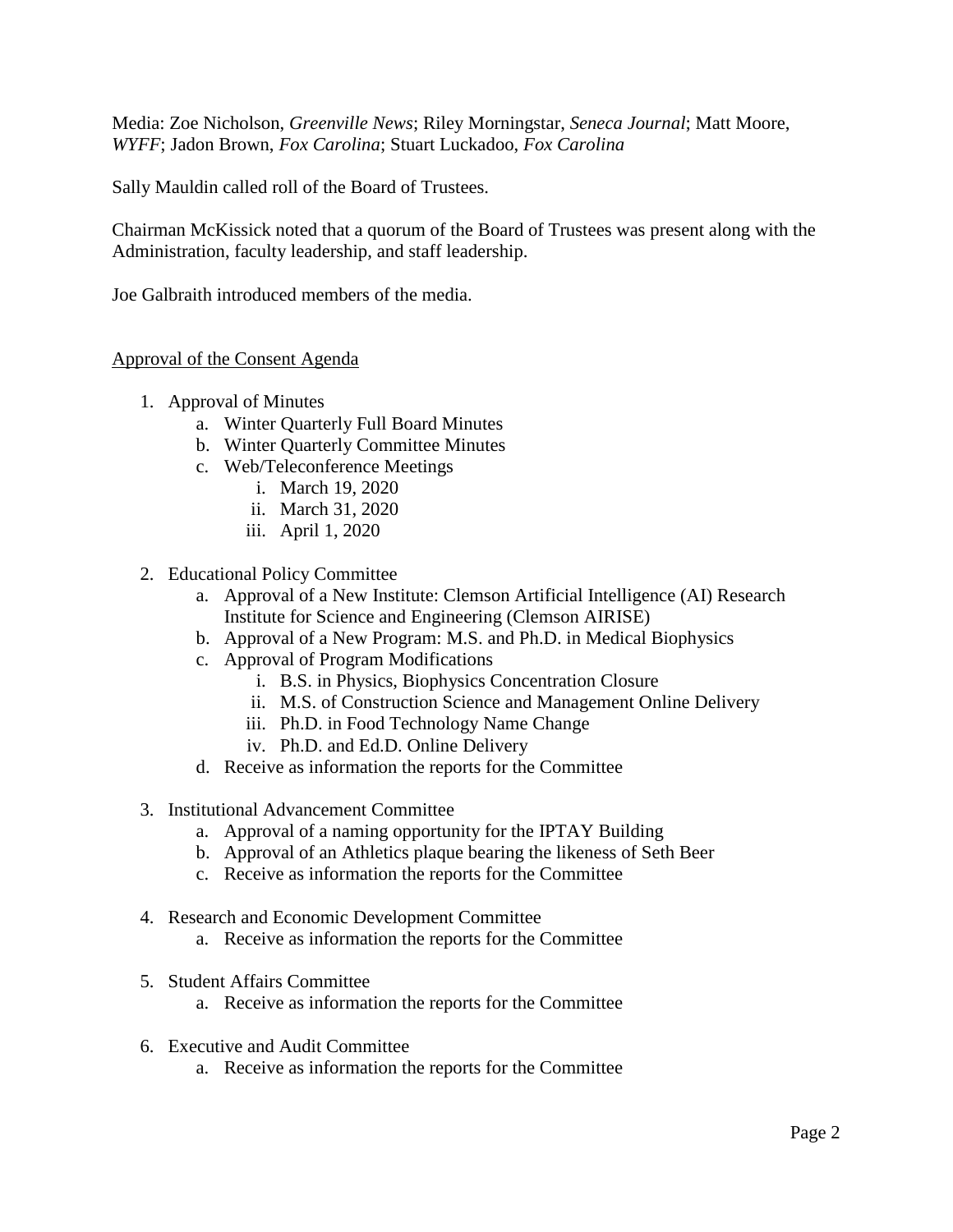- 7. Compensation Committee
	- a. Receive as information the Committee action and the reports for the Committee
- 8. Agriculture and Natural Resources Committee
	- a. Receive as information the State Crop Pest Commission action and the reports for the Committee

Trustee Wilkins moved to approve the consent agenda. Trustee McAbee seconded the motion. The motion was approved unanimously.

### Information Items

President's Report – President Clements provided an update.

Emergency Operations Center COVID-19 Update – Greg Mullen provided an update.

Education, Research, and Students – Provost Jones provided an update. Trustee Peeler thanked Provost Jones and the Educational Policy Committee for all of their hard work.

Governmental Affairs COVID-19 Update – Angie Leidinger provided an update.

#### Recess Full Board Meeting

Chairman McKissick recessed the Full Board meeting at 9:37 a.m. to allow the Finance and Facilities Committee to convene.

#### Convene Finance and Facilities Committee

Trustee Dukes convened the Finance and Facilities Committee at 9:38 a.m. He noted that a quorum of the committee was present along with the balance of the Board of Trustees and the Administration.

#### Action Items

Approval of FY21 Preliminary Budget – Tony Wagner presented the proposed preliminary budget for FY21. Trustee Smith moved to approve the budget. Trustee Wilkins seconded the motion. The motion was approved unanimously.

Approval of FY21 Tuition and Fees – Mr. Wagner presented the proposal to maintain FY20 level tuition and fees for FY21. Trustee Lee moved to approve tuition and fees. Trustee Wilkins seconded the motion. The motion was approved unanimously.

Authorize the Administration to award a Dining Contract – Mr. Wagner presented the request to award a dining contract to Aramark for a period of seven years. Trustee Smith moved to approve the request. Trustee McAbee seconded the motion. The motion was approved unanimously.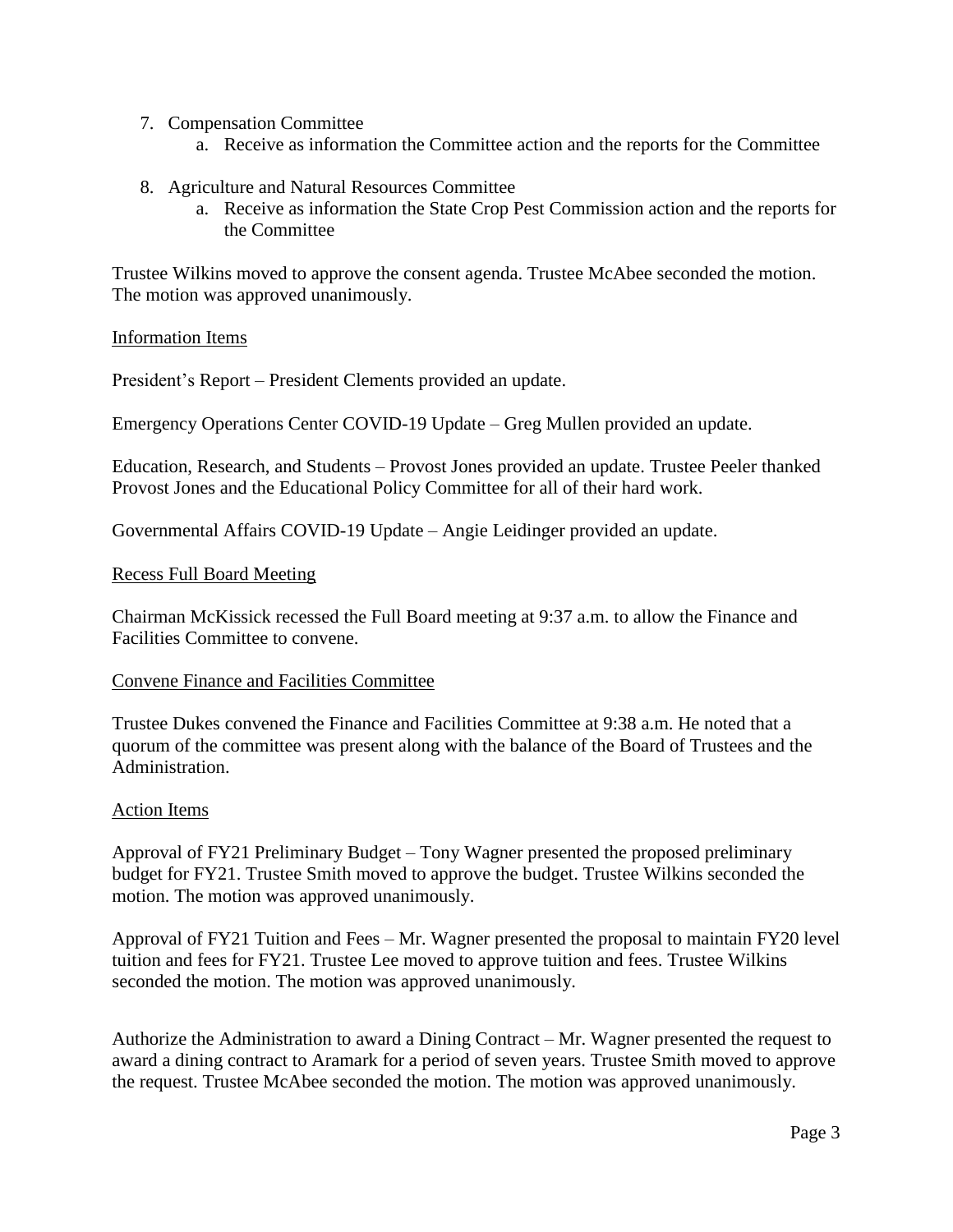# Adjourn Finance and Facilities Committee

There being no further business, Trustee Dukes adjourned the Finance and Facilities Committee at 10:20 a.m.

# Reconvene Full Board Meeting

Chairman McKissick reconvened the Full Board meeting at 10:20 a.m.

## Action Items

Approval of FY21 Preliminary Budget – Trustee Dukes moved to approve the FY21 preliminary budget. A roll call vote was completed. The motion was approved unanimously.

Approval of FY21 Tuition and Fees – Trustee Dukes moved to approve the FY21 tuition and fees. A roll call vote was completed. The motion was approved unanimously.

Authorize the Administration to award a Dining Contract – Trustee Dukes moved to authorize the administration to award a dining contract to Aramark for a period of seven years. A roll call vote was completed. The motion was approved unanimously.

### Report from Secretary to the Board – Chip Hood

BOV Nominations Reminder – Chip Hood noted that BOV nominations are due soon.

#### Executive Session

Chairman McKissick said it was necessary to go into executive session to receive legal advice regarding liabilities and claims including those arising from the COVID-19 pandemic and other matters covered by the attorney client privilege and to discuss pending contractual matters and personnel matters.

He noted that no votes or action would be taken while in executive session and that the Board would not reconvene in public session.

Trustee Dukes moved to enter into executive session. Trustee Lynn seconded the motion. The motion was approved unanimously. The Board went into executive session at 10:30 a.m.

## Adjourn

There no being no further business, Chairman McKissick adjourned the meeting at 11:31 a.m.

Respectfully submitted,